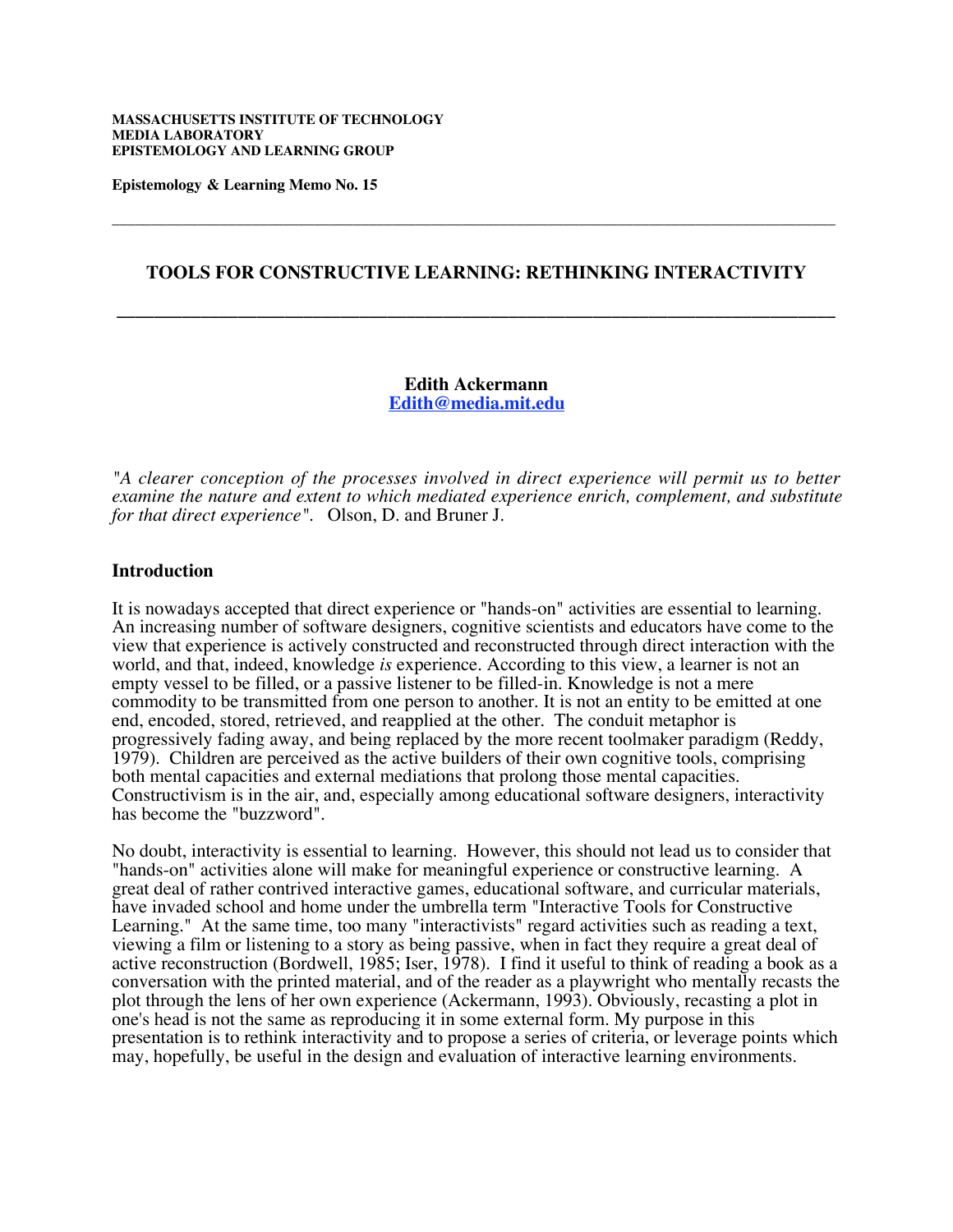Different people engage in varying ways with their social, physical and mental world. Their beliefs about how they impact the world or are driven by it, varies too. Moreover, a given person may approach a situation differently according to time and place. For example, people may want to take initiative or be guided, to immerse themselves or operate at a distance, to project ideas and feelings outwards (giving them form) or incorporate the feelings and ideas of others. To know is to relate, one could say. And to relate is to keep an ongoing balance between getting embedded and emerging from embedded-ness (Kegan, 1982). To relate is to control boundaries, to regulate exchanges and, by so doing, to constantly reconfigure both outer and inner worlds.

Man-made environments "afford" different degrees of freedom or guidance, and provide more or less space for exploring, expressing, and communicating ideas. Some environments allow you to dive-in into them (e.g. Virtual Reality technology), while others keep you operating at a distance (e.g. small-scale construction kits such as LEGO, games such as TETRIS, Nintendo). Some may take you for a ride (Omnimax) while others urge you into the driver's seat (Cosmic Osmo, Spelunx). Some environments let you keep track of your explorations, re-edit and reorganize these traces, while others don't. Some are almost infinitely reconfigurable, taking on whatever shape you give them (sandboxes, tinker toys, or "MUDs"1), while others are highly constrained, and keep their identity. They won't let you alter their structure (e.g. nesting Russian dolls, multiple choice questionnaires). It is worthwhile noting that through interaction with a highly malleable environment, users generally end up with constructions that evoke or mirror their own activity. Poking un-malleable environments, in contrast, is more likely to lead subjects to reconstructing "its logic" or structure.

The type of control or initiative taken by a learner, as well as the nature of the feedback provided, also determine the nature of a learning experience. It does not feel the same to immerse oneself in an environment like a scuba diver, or to manipulate it at a distance like a conductor. It is not the same to interact in "real time," or to mediate an interaction through symbol use.

In the following sections, I describe the processes involved in direct experience, and contrast them with those involved in mediated experience. This comparison of direct and mediated experience should permit us to enrich our ideas about interactivity and, thus, to formulate a few leverage points useful for designing and evaluating interactive environments.

# **1. Unpacking "interactivity"**

As mentioned above, interactivity as such is no guarantee for constructive learning. Instead, it is the type of control, as well as the nature of the feedback provided that make for a richer, or less engaging, learning experience. These qualities vary enormously from one interactive setting to the next. Different people, at different times and places, may favor one or the other.

In this section, I argue that:

- "Hands-on" is not enough without "heads-in" and "play-back,"
- Personal experience is not just direct manipulation of real objects, and
- Concrete is not equivalent to physical.
- "Hands-on" won't do without "heads-in"

 $\overline{a}$  $<sup>1</sup>$  MUD stands for Multi-User Dungeon. The term is generic and refers to a variety of multi-user game environments</sup> (MUSEs, MUSHs, MOOs). In all these games players can create their identities and/or habitats, and share them with other players, currently logged in (Bruckman, A., 1993).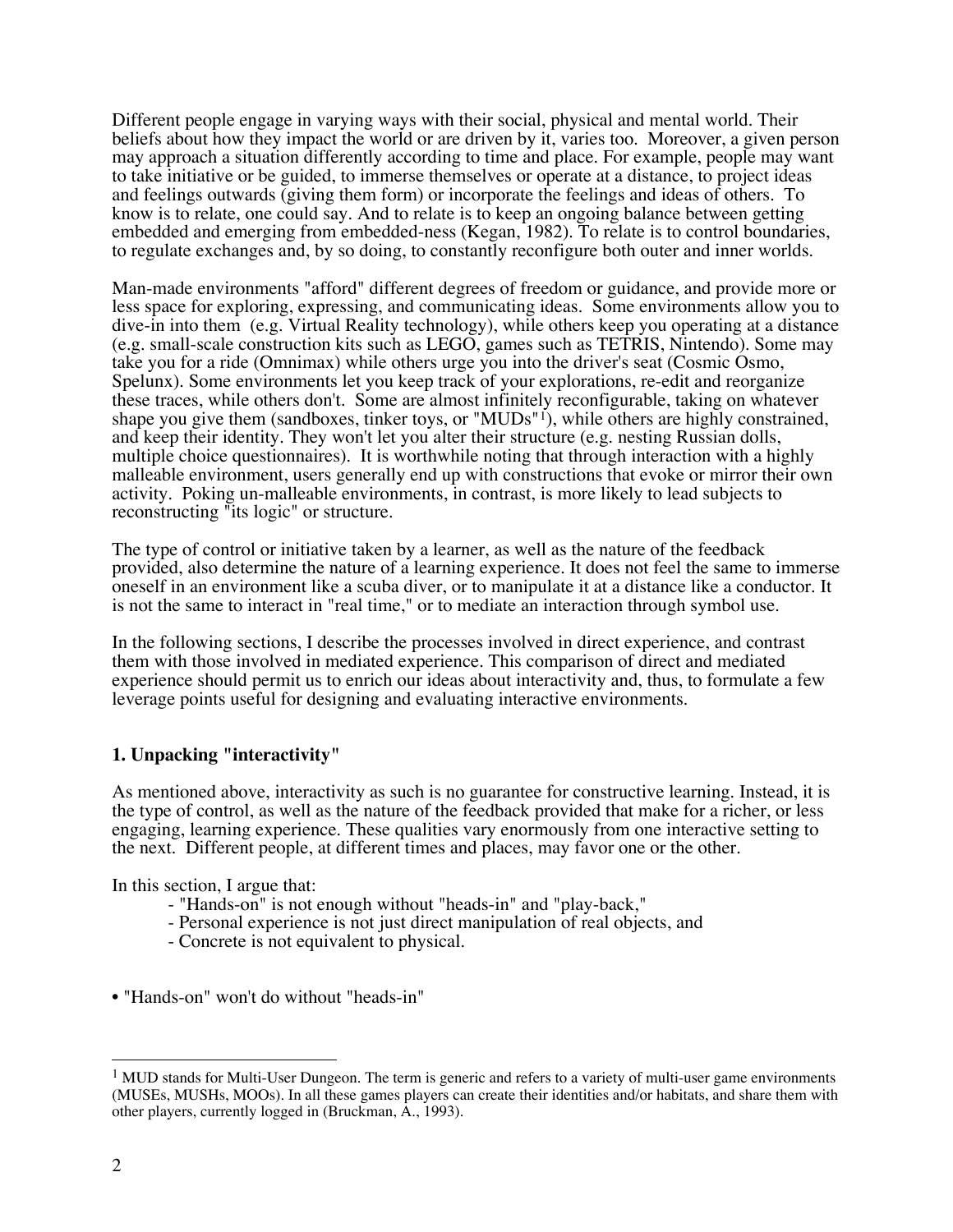Any activity remains essentially undirected and non-controllable, blind and meaningless, if it is just acted out without a re-evaluation of its consequences. People constantly reconsider their acts in the light of what has been done previously, and of what the action was supposed to achieve. In thinking about learning, the smallest unit to be considered should not be *action* but *circular reaction.* The term was introduced by Baldwin and has been used by Piaget. It refers to a psychological primitive made of an action (triggered under certain circumstances), plus an evaluation function, which, in turn, calls for the pursuit, discontinuation, or modification of this action depending on its perceived consequences. The biggest breakthrough in a child's development is not the ability to act per se, but rather, to inhibit, transform, or defer action, whenever its consequences are perceived as unsatisfactory. The basic law of the effect is of disconcerting simplicity: *if good, then do it again. If no good, then stop, replace by other, or defer.*

Psychologists and pedagogues generally agree that reliable feedback is what enables learning. Yet, little consensus exists, to this day, as to what *kind* of feedback is most appropriate and *at what moment* in a learner's activity feedback should be given. Is it better to tell right from wrong, to give out solutions, or to propose simpler tasks? Is it more useful to intervene as soon as an "error" occurs, or at the end of an episode? Some think that external reinforcement or sanctions are needed, while others claim that intrinsic motivation is more important. Little agreement has been reached, especially in multi-cultural communities, as to *who is entitled—and in the name of what*—to decide *what and how* someone else ought to learn.

One of the most difficult questions, for both pedagogues and educational software designers, be they constructivists or not, is to determine how much to tell and how much to leave implicit, if you want a learner to make sense of a situation for themselves. For software designers, the same question becomes: How much knowledge—or intelligence—should be built into a system, and how much should be left for the user to discover? What are the building blocks, or primitives, that a user should be messing around with to reach deeper understanding in a given task? What is an optimal level of granularity, and how much flexibility should the user have to open and close "black boxes?"

Intuitively, we all know that if an instructor, a system, or a narrator for that matter, tells us too much, we will eventually lose interest. All the intrigues fall flat, all the slots are filled, no interpretive tension is left. On the other hand, if a narrator does not reveal enough, or gives inconsistent signals, the plot gets confusing and explorations may wonder endlessly. It is only within a fairly narrow area, which I call the "zone of optimal assimilation and accommodation," that creative reconstruction can take place. Outside of this area, either through boredom or incomprehension, people cease to wonder and loose interest.

• Personal experience is not just direct manipulation of real objects. Concrete is not just physical.

The objects we interact with are not merely physical. They may be other people with their own intentions and goals. They may also be our own activity, previously encapsulated and turned into tangible objects to operate upon. People give form to their ideas by exteriorizing them, and, once built, these forms become the "mediational means" through which people shape, express and exchange ideas. Moreover, any previous activity, as well any object in the world can be replaced by a token that stands for it, or an "ersatz" that replaces it in its absence. By the age of two, children learn to de-couple an action from its usually associated props. Later, they learn to encapsulate a previous activity as an object-to-think with. This leads us to the next section which deals with the potentials of mediated experience, in particular a the role of symbolic play and pretense in learning.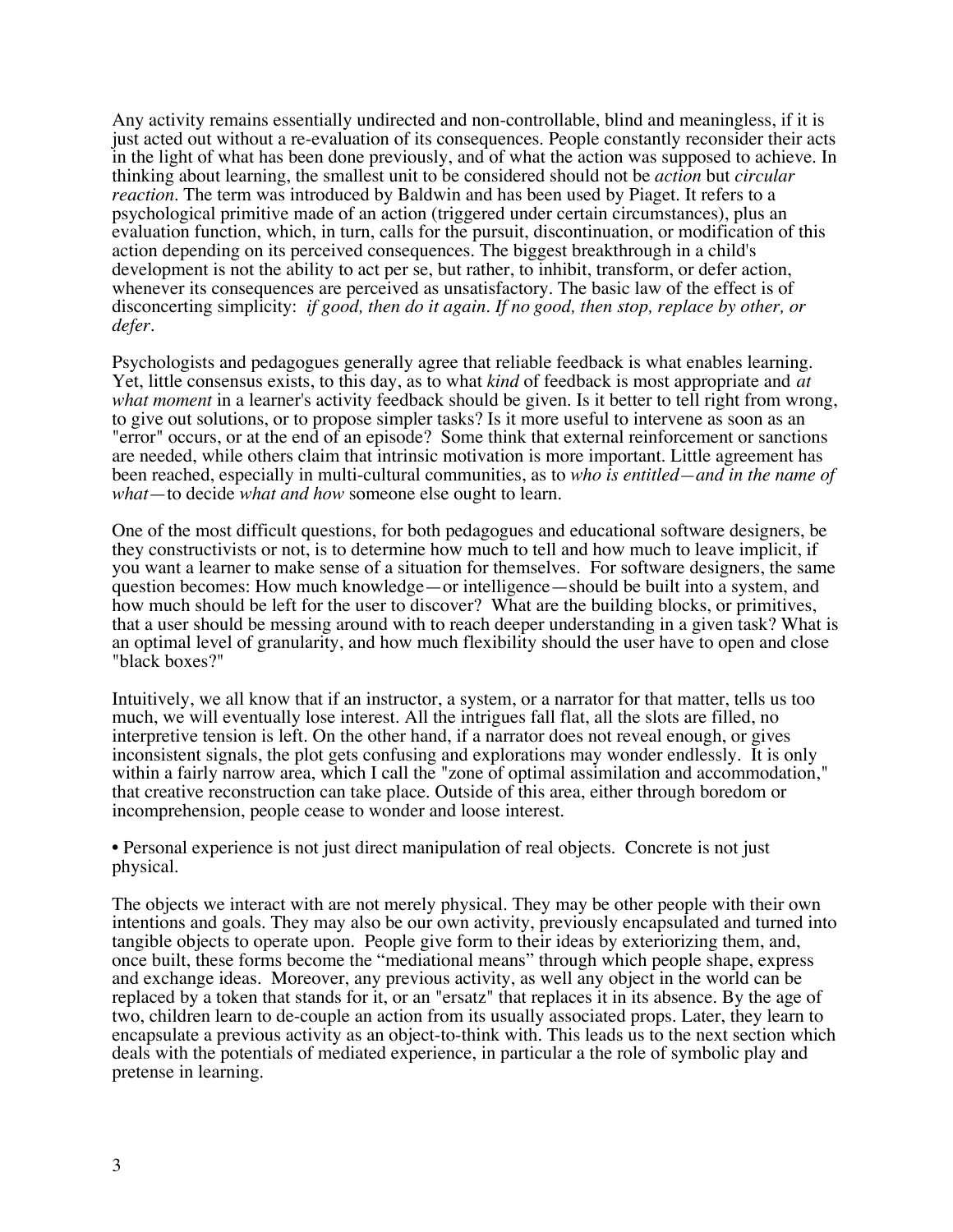# **2. Exploring the potential of mediated experience.**

I have argued that "hands-on" activities without "heads-in" is insufficient. I would like to add here that "hands-on plus heads-in" remains also limited if it is not accompanied by the ability to "play-back", or recast an event, either in one's head or better, on some external symbolic substrate. People not only construct and reconstruct their world and selves through direct interaction, but they also describe and redescribe what happens to them. People like to tell and listen to stories. From age two on, young children learn to reenact their experience in a variety of ways and for a variety of purposes, such as modeling and communicating. They become increasingly better at adjusting their stories to a specific interlocutor's willingness or ability to understand, or being empathic.

In this section, I argue that:

- "Play-back," or the ability to recast ones experience in a make-believe world plays a key role in interactive learning,
- The realer is not always the better.

The ability to evoke or reenact an event in its absence constitutes a major turning point in children's development. It enables them to break loose from the here-and-now contingencies, which are characteristic of sensori-motor activities, and to introduce ever greater distances between an action and its outcome. The child becomes able to keep hold of a goal while embarked in some tortuous detour meant to reach it. She can re-engage in activities that have been interrupted, and keep track of past experience as a way of anticipating the future.

• "Play-Back": Doing As-if / Asking What-if

Toddlers naturally engage in what Piaget calls "differed imitation" (Piaget, 1962). Differed imitation refers to the ability to reproduce a complex pattern of actions in absence of the model. Its apparition opens the door to other manifestations of the symbolic function, such as pretense play, monologues, and other forms of verbal reenactments with real and imaginary companions.

In a detailed study of his own children, Piaget describes the case of Jacqueline (1;4) who all of the sudden grabs her pillow, folds it in her right hand, sucks her thumb, lays down on her side, and says, smiling: "nono" (meaning: *"I am sleeping*"). Two days later, Jacqueline goes through the exact same moves, using different objects, such as a bear, a plush dog, mom's sweater. This ability to recast an episode at a later moment allows Jacqueline to incorporate a great deal of information about the original scene. More important, it allows her to generate variations upon the original scene. She learns how to de-couple the real from the replayed episode and her own action from its usually associated props. Moving from one to the other conveys a sense of irony, a joke-like feeling.

Another classical example of early pretense, by Leslie (Leslie, 1988), goes as follows: A child takes a banana, puts it close to her ear as if it were a telephone, and calls up her mom. Mother looks at the child, smiles, puts her right hand to her ear and, with a slightly playful voice, answers: "hello" as-if she, indeed, thought the banana was a phone. The most striking feature about pretense play is that the child is perfectly aware of the make-believe character of the performed act. If mother were to declare: "this is a phone" while pointing to a pencil, the child would by no means take the statement, nor be confused. The pencil, in the child's eye, *is not* a telephone. It is *meant to be* a telephone. Children negotiate pretense in extremely sophisticated ways. They know how to emit and read clues indicating at what level of "reality" a given interaction is taking place.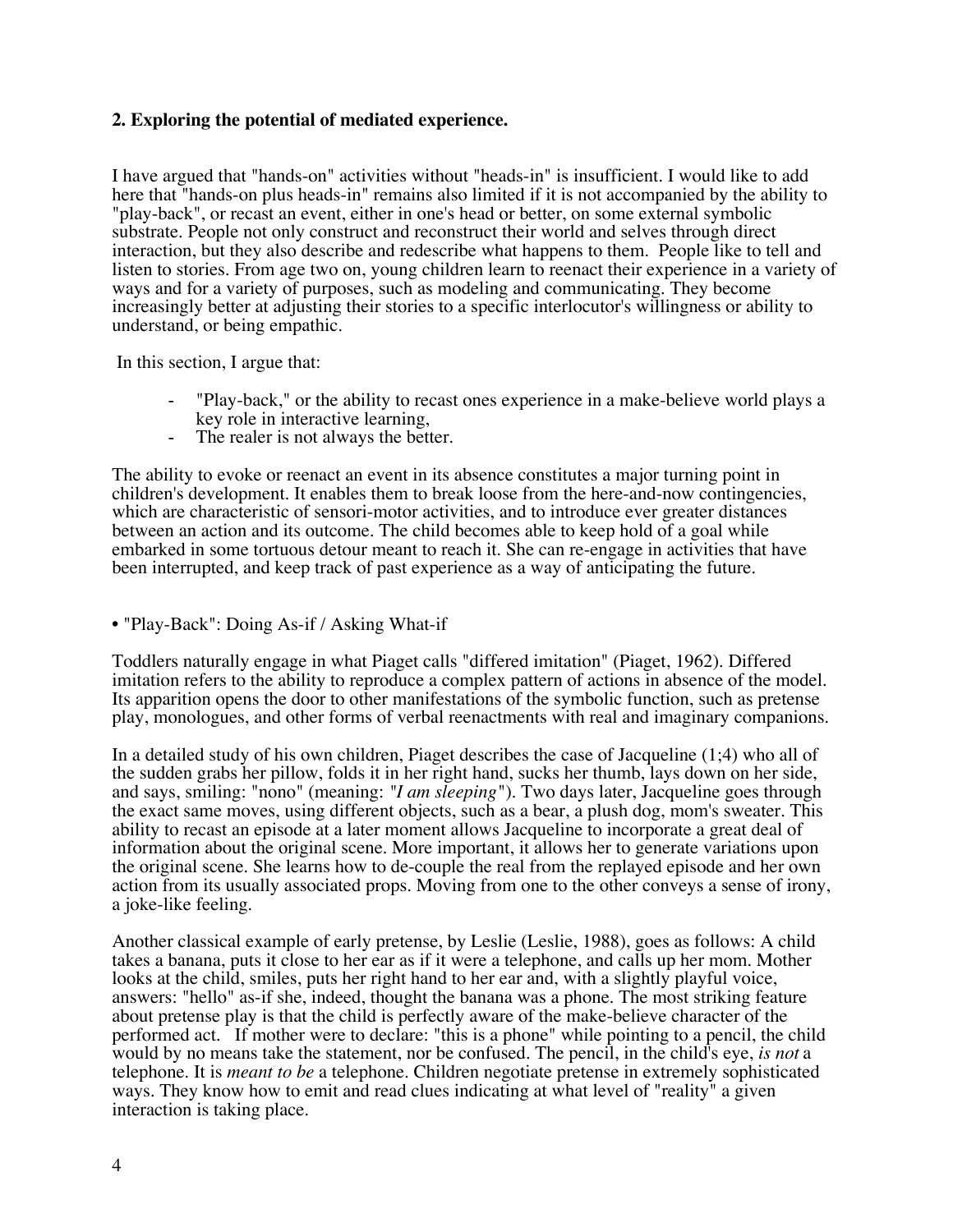These "*mises en scene*" I suggest, are the very laboratories in which "real" learning takes place. Acting out in make-believe worlds provides an elaboration space in which learners can explore ideas and take risks without having to endure the unpleasant consequences of an act that would be carried out in unsafe terrain.

### • The realer is not always the better

It is through pretense [or fantasy] play that young and old can work out some intriguing aspects of their environment and personal [affective and cognitive] experience. In Piaget's words, play allows one to bend reality, and thus, liberates assimilation: "It is indispensable to a child's affective and intellectual equilibrium that he has available to him an area of activity whose motivation is not adaptation to reality but, on the contrary, assimilation of reality to the self, without constraints and sanctions. Such an area is play" (Piaget, 1962, p. 58). For Winnicott, play provides a *transitional zone*, between world and self, in which people can explore in a proactive, yet safe, manner (Winnicott, 1989). Linus' blanket or a child's imaginary companion are precious not because they are real, but because they are resilient: they can be cherished, hated, mutilated, re-appropriated without much resistance. They survive the child's aggression and still remain available. They allow for real exploration in a make-believe version of a child's reality. In a similar way, Bettelheim describes fairy tales as particularly rich microcosms to work out identity issues. The materials provided in a fairy tale are evocative of a person's psychological and emotional struggles, which growing up entails. They can be addressed and thought through safely. In Bettelheim's words: "When unconscious materials are to some degree permitted to come to awareness and worked through imagination (domesticated and played out on a substitute), its potential for causing harm, to oneself and to others is much reduced" (Bettelheim, 1977, p. 7). Sherry Turkle, in a recent paper, discusses the impact of computer games, such as Nintendo and MUDs (Turkle, 1991). Not unlike fairy tales, these games enable users to play around with identity issues, yet through actively controlling a computer-based microworlds (Papert, 1993). It is not the same, obviously, to identify with a character in a fairy tale by mentally following him through his torments and joys, and to actively engage in the conquest of some frightening, yet safe, habitat filled with monsters and allies. The mental engagement may be similar. Yet, in one case, the child reconstructs the drama from the viewpoint of a back seat driver, while in the other, she becomes the actual driver, having to make decisions and choices as she navigates along.

## What does all this have to do with learning?

My claim is that not merely play, but any other exploratory process requires a learner's ability to establish a dialogue between what could be and what is, between the potential and the actual. The scientific method itself can be viewed as such a dialogue between fact and fancy, between what could be true and what is in fact the case. Scientific inquiry, as much as other forms of cognitive investigation, indeed, require playing "what if." And "playing what if" will no doubt happen more effectively if an idea, or hypothesis, can be run "for good" onto some external support, or medium. Children as well as adults are usually extremely good at selecting/creating the tools and props best suited to "run" important ideas. They constantly seek out, regroup and reconfigure those very objects-in-the-world that best allow them to explore some currently relevant set of questionings. People are the natural designers of their own learning environments. They are "microworlding," one could say, creating their own characters and casts, putting them in motion, and making them interact dynamically. They attribute different "masks" or feature to each character. They take on a given character's viewpoint (what-if I were another), and they switch roles. Dynamic modeling, or "microworlding," is a necessary condition for constructive learning. Without giving form or expression to ones' ideas, by projecting them out [making them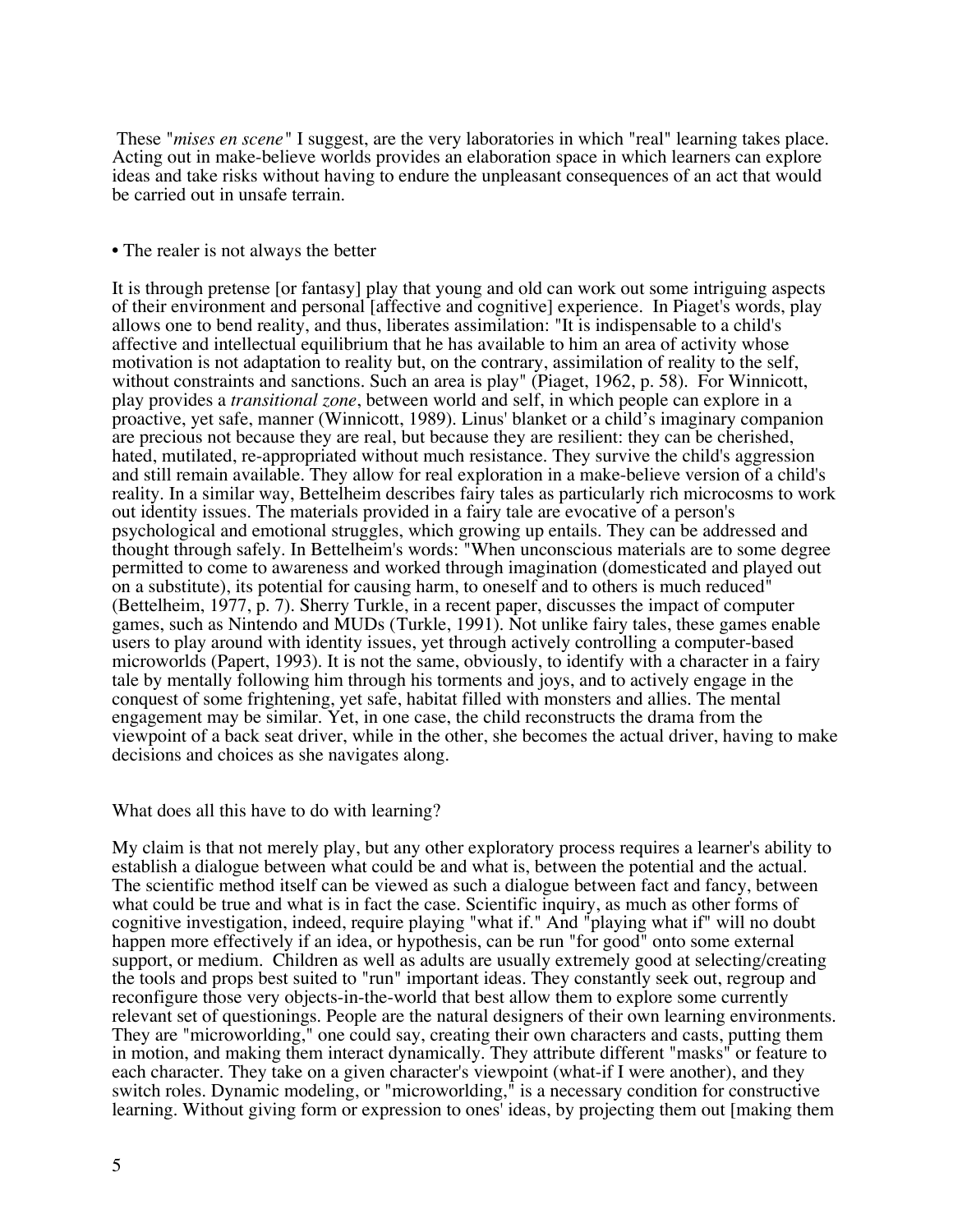tangible], no exploration can be carried out very far. And without giving "life" to these forms, projected ideas may remain cast in stone. To conclude, interactivity is important, not because it allows the direct manipulation of real objects, but because it fosters the construction of models or artifacts, in which an intriguing idea (thought and feeling) can be run or played out "for good" in a make-believe world.

## **3. Assessing Interactive Environments**

 Designers, researchers and educators need a vocabulary to assess the qualities of interactive environments in terms of the mental "elbow room" they provide. In this section, I outline a conceptual framework that helped a few colleagues and me gain insight upon the many claims made on behalf of interactive media, and in particular virtual technologies for learning, or Virtual Reality.

## *Why Virtual Reality?*

Virtual Reality offers an unusual blend of direct and mediated experience, of reality and fancy, which makes it a good example for discussion. A Virtual Reality is a computational environment that allows one or many users to immerse themselves and to navigate interactively via some sensory apparatus (visual display, force feedback, headphone display). In a broader sense, aVirtual Reality could be any kind of habitat, or microworld, in which one or many users can play-out some imagined scenario onto a tangible and responsive support. A Virtual Reality can be a simulation of an existing, yet inaccessible, place, such as the interior of a cell, or an imaginary location. It can be a deserted landscape, responding actively to a user's solicitation, or an area populated with other users, currently logged-in, who communicate among themselves (MUDs). Note that in entering a MUD, each user composes her own character and launches it into the shared habitat (Bruckman, 1993). Virtual habitats are more or less reconfigurable, and the types of operations afforded vary.

 Virtual Reality is a work in progress and the methodologies for designing and evaluating it are still in the exploratory phase. In a recent tutorial given at InterCHI '93, Marc Davis, Kevin McGee and I decided to launch a few criteria, that we could then use as generative engines for exploring the parameters and affordances of particular cases of virtual phenomena. Such a working vocabulary has helped us imagine richer versions of existing Virtual Realities, not solely from a "technical" perspective, but also from a psychological point of view based on our everyday experience with objects, symbols, and other people.2

In this section, I touch upon five different **leverage points,** and develop one in more detail: transformation. For each leverage point I formulate a series of questions that may provide a useful lens for assessing VR, as well as other interactive environments. I close with a few comments on each leverage point.

**-Transformation.** To what extent does an activity transform the object and the agent of this activity? What object is being transformed? Is this object internal or external? Is it a thing, a process, or a representation? Does an activity leave a trace in the world? Can these traces be conserved, manipulated? How far does a transformation propagate? What kinds of transformations does an object afford?

 $\overline{a}$ 2. The ideas presented in the following section have been elaborated in conjunction with Marc Davis and Kevin Mc Gee, for a tutorial given at InterCHI'93 in Amsterdam. A more extensive description of the leverage points can be found in (Ackermann, Davis, Mc Gee, 1993, pp 13-73)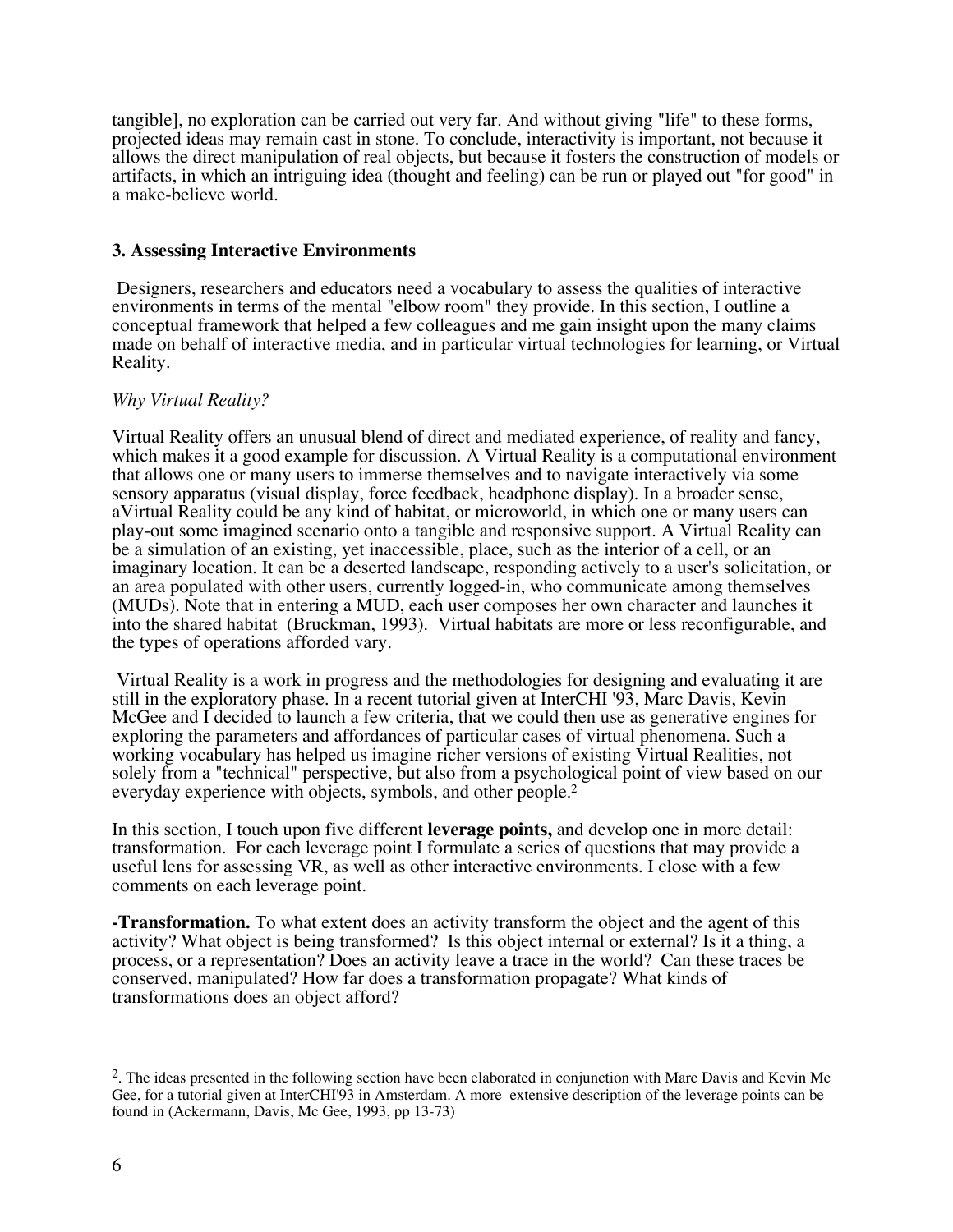**- Immersion/Point of View.** What is our relationship to the field of activity? Are we totally immersed in our world, or is the world an object that we can stand outside of? Can we move back and forth between being embedded and emerging from embedded-ness? Is there any advantage in moving back and forth? What is our stance in the world? Do we look out at the world from our own viewpoint (first person), look at ourselves as another (third person), or look at another as ourselves (second person)? Are we able to alternate from one perspective to another? What do we gain by doing so?

**- Verisimilitude.** Is the make-believe world we operate upon realistic? Is greater realism always better? Or does the ability to model imaginary scenarios—things that could *never* exist in the physical world—, help us gain deeper understanding of phenomena?

**- Perceptual/Symbolic Modalities**. Which senses are engaged in our experience? To what extent can one sensory modality enrich or neutralize the others? In which medium or modality do we carry out a symbolic manipulation? What are the trade-offs in using one or the other?

**- Locus of Control.** Who is in charge? Who is the agent of a transformation? Is it me or not me? Is the agent singular or multiple? What agents am I made of? Am I extended, prosthetized through distributing my activity and identity across multiple agents and processes? Do I project out little parts of myself into my object of inquiry? To what extent do I "become this object or does it become me"?

## *Why transformation?*

The richness of a Virtual Reality comes from its potential to give us greater control not just over the objects we transform, but over the properties of transformations themselves. Transformations become accessible to us if they are tangible or object-like. To become tangible, transformations need to be "recorded," and "recordings" must be left behind as a workable trace. Transformations can be "recorded" in the object itself, which thereby carries the trace of its own history, just as the mountainside bears the history of erosion over millennia. Transformations can also be "recorded" in some other medium, like a film or a computer simulation which can be replayed and altered) "Recording" refers to any process by which we give *form* to an action or thought. Being able to reconfigure, or re-edit, these forms is essential to learning. Virtual Reality allows us to play with the properties of transformations in ways not possible in the physical world.

We have identified four properties of transformation, which enable us to think about the design and evaluation of VR in terms of the experiences they afford.

• Durability refers to the extent to which a transformation survives. The invention of writing, for example, can be thought of as a mean to "freeze" and conserve the ephemeral acts of oral communication.

• Accessibility addresses the rules and conventions which allow transformation of the object. A useful example to think about accessibility is a computer file system. A file can be readable and writeable by the authorized user, but not writeable by others. It may not even be readable to people lacking certain permissions. Through the intricate intertwining of permissions and conventions, we make transformations accessible to ourselves and to others. In our everyday social interactions, we have constructed zones of varying access—a topography of accessibility—which VR technology could actually transform. We see the beginnings of this in virtual communities on the Internet and on the increasing number of public access computer networks. In these virtual environments, our identity can be bracketed and reframed in ways which are not possible in our physical and social existence. Just as in a carnival, our created persona offers new access to others (e.g. gender swapping).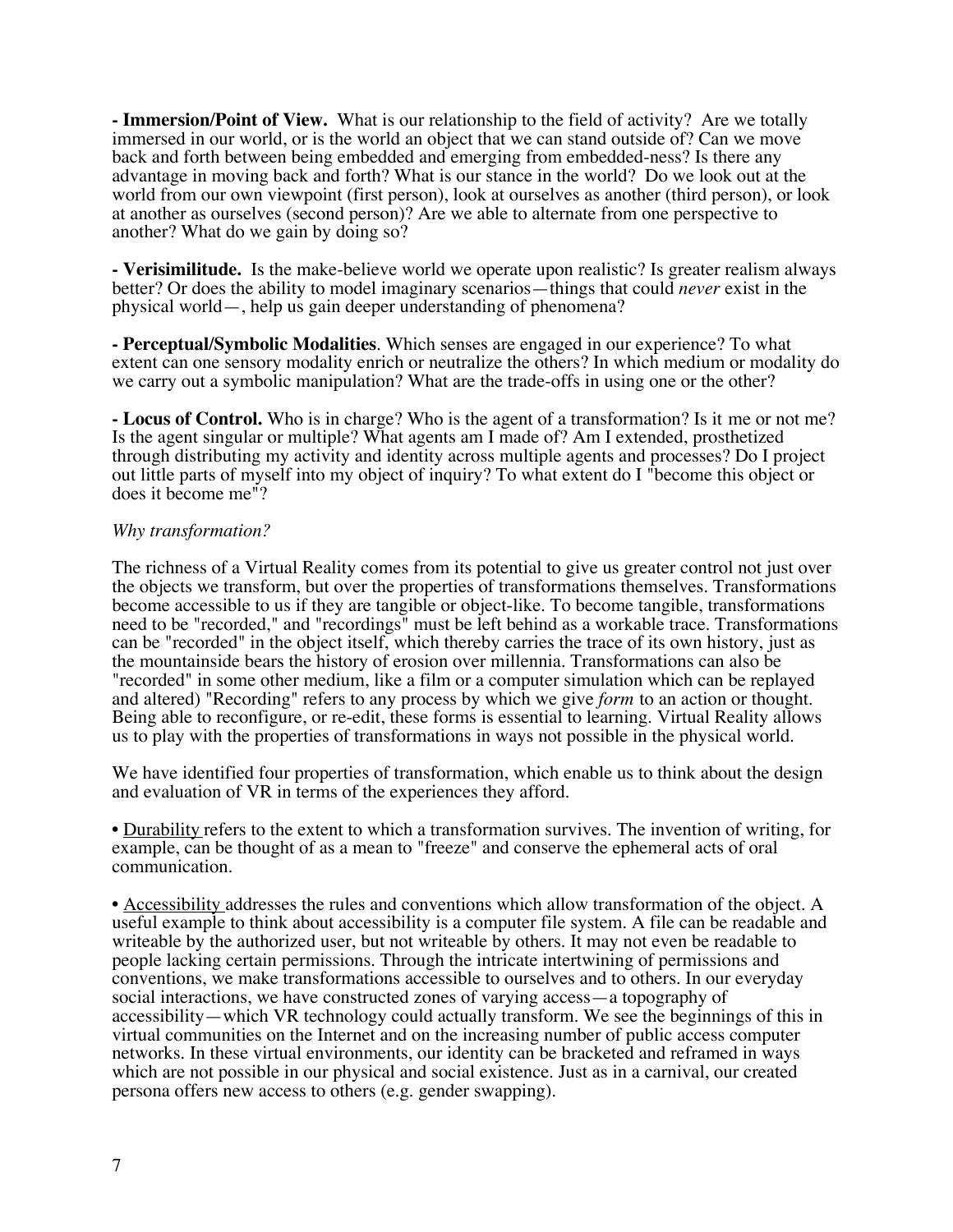•Propagation refers to the effects of a transformation on the environment in which it takes place. A simple way to conceptualize propagation is to think of what happens to the surface of a pond if we drop a pebble in it. The ripples propagate outwards to create a global circular pattern. Another example of propagation is the domino effect in which the fall of one domino causes all the others to fall as well. Limiting propagation can be essential to the functioning of a system. The introduction of modularity allows many systems, from complex computer programs to social groups, to function smoothly. Limiting propagation helps people live and work together without functioning always as one single corpus.

• Transformability is the self-recursive step—the ability to apply transformations to transformations themselves. One of the unique properties of Virtual Realities is that they allow us to transform transformations in ways not possible in the physical world. For example, Virtual Reality affords the possibility of actually *reversing* a transformation. In the physical world, many transformations are irreversible: aging, burning love letters, digesting chocolate, and breaking mirrors. In Virtual Reality the effects of any transformation can potentially be "undone". Designers are often faced with the tension between letting individuals "undo" their transformations and the computational expense of maintaining enough state information to make this possible. Psychologists, on the other hand, insist that users should always be able to "undo" their own "doing," and to come back to a previous state, if needed.

To close this section, I briefly outline the function of the other leverage points:

• **Immersion** *per se* does not make for meaningful experience. As Kegan points out in the *Evolving Self,* people learn little from their experience as long as they are totally immersed in it. There comes a time when they remove themselves and contemplate what they have done from a distance. They encapsulate their experience by giving it a form, and this form, once built, gains a life of its own, and can be addressed as if it were "not me". From then on, a new cycle can begin, because as soon as the dialogue gets started between "me" and "my artifact", the stage is set for new and deeper connectedness and understanding. It is the alternation, between embedded-ness and emergence from embedded-ness, which punctuates people's interactions with the world and determines their way of knowing and growing.

•**Points of view** need to change constantly. It is through contrasting our own perspective with those of others, putting ourselves in other people's "shoes", that we enrich our understanding of the world and ourselves. Playing "what if I were another," or switching roles is, indeed, essential to learning.

• **Verisimilitude.** VR worlds are potentially rich not because of their resemblance to the real world, but because they allow us to construct our own realities, and to make them tangible, explore-able, and shareable.

• **Locus of control**. Becoming-one with a phenomenon, by throwing ourselves into the object focused, may lead to a momentary sense of loss (drifting away from oneself) but allows for change and innovation. Imposing one's order upon the world may lead to momentary closure, but allows one to maintain an internal equilibrium. Any adapted behavior comes as a result of maintaining a balance between stability and change, tradition and innovation.

People set or blur boundaries, take over control or let go of it, as a way to "maintain the maximum of the acquired, while discovering the maximum of novelty".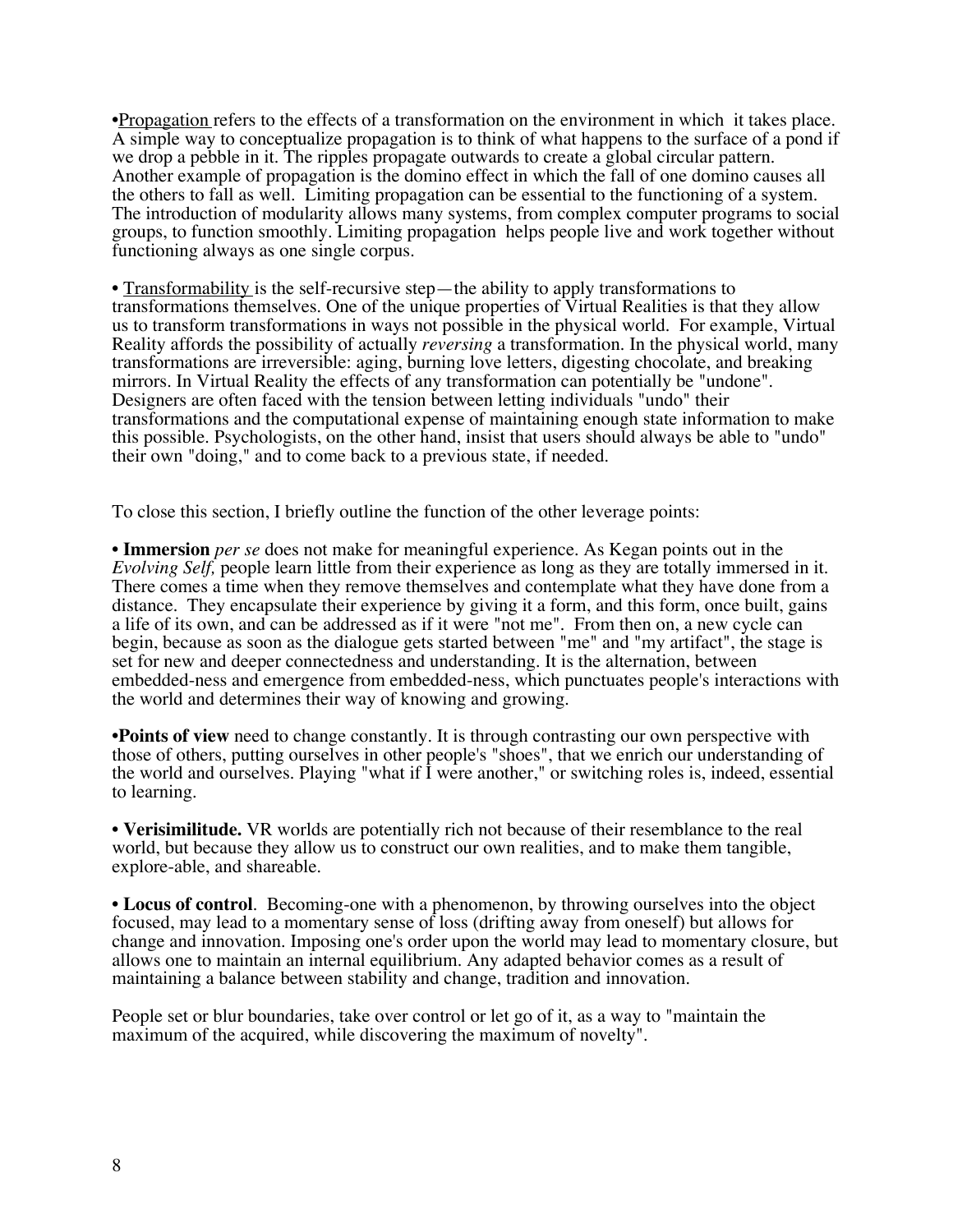## **4. Conclusions**

In this paper, I have unpacked the notion of interactivity, showing that "hands-on" activities remain essentially blind and undirected without our ability to put our "heads in." "Heads-in," in turn, requires that we evaluate what we have done so far in the light of what we wanted to achieve, and that we monitor our activity accordingly. I further argue that "hand-on with headsin" also remains limited without the additional possibility to recast our experience in a makebelieve word. These reenactments, which I call "play-back," enable learners to decouple an action from its usually associated context and props, and to experiment with its consequences under safe conditions. Pretense play (or doing as-if) I claim, is an extremely serious component of "real" learning. It opens elaboration spaces where young and old can work out some intriguing aspects of their environment and personal [affective and cognitive] experience. Any type of inquiry, scientific or not, presupposes that a learner establishes a dialogue between fact and fancy, between the actual and the possible. Doing as if and playing what-if are the mechanisms by which we get such a dialogue going.

Examining the processes involved in direct and mediated experience has allowed me to bring to the fore some of the principles which govern [inter]active learning. I have shown, in particular, 1) that personal experience is not just direct manipulation of real objects; 2) that concrete is not equivalent to physical; and 3) that the realer is not always the better. It is the type of control or initiative taken by a learner, as well as the nature of the feedback provided, which make for a richer, or less engaging, learning experience.

Lastly, I have formulated a few leverage points, to help designers, teachers and users explore the qualities of interactive environments in terms of the kinds of experience they afford. I have limited my discussion to the case of Virtual Reality, because Virtual Reality provides a unique blend of direct and mediated experience, of reality and fancy. Leverage points include the degree to which a user can reconfigure the world, keep track of her transformations, and re-edit them ; the nature and properties of the transformations; the user's immersion and point of view in an environment; the sensory and symbolic modalities of interaction; the locus of control. These leverage points are a starting point. They have helped us, and will hopefully help others, to explore the affordances of particular cases of interactive environments, not solely from a technical perspective, but from our own accumulated knowledge of everyday encounters with objects, symbols, and other people. And since virtual phenomena have been with us for a long time, we generally know more than we first thought about their potentials and limitations.